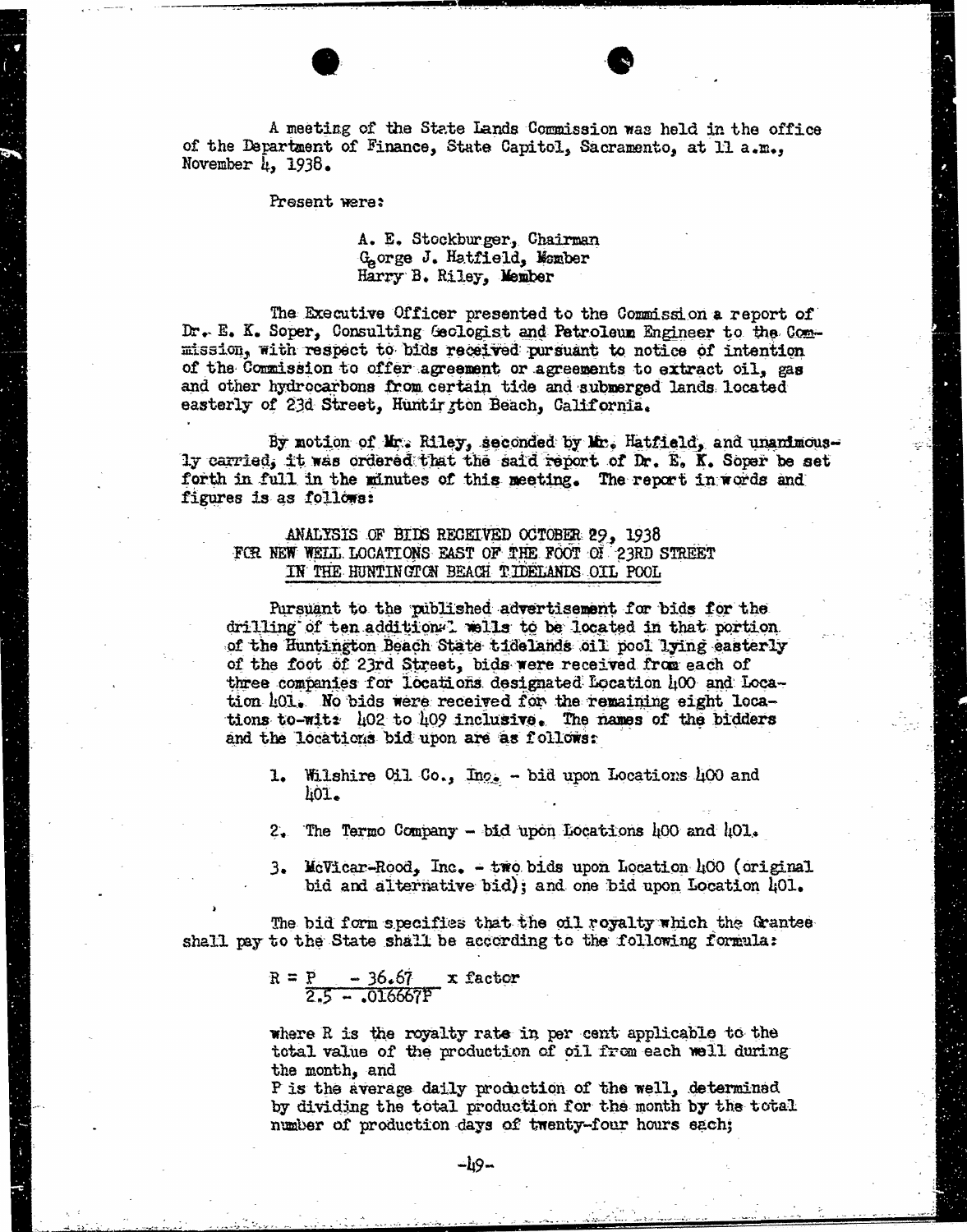provided, however, the Grantee shall pay at all times a minimum royalty of twelve and ons-half  $(12\frac{1}{2})$  per cent upon such average daily production. The factor of the above equation was inserted by the bidder to establish the oil royalty which the bidder shall pay to the State.

The bid form specified that the royalty on gas and natural gasoline shall be payable to the State of  $C_n$  lifornia at the times and in the manner specified for the payment of royalty on oil and that the r walty on all dry gas and natural gasoline shall be 15% of the market value at Huntington Beach, California, of such dry gas and natural gasoline.

In view of the fact that the terms of the agreements impose identical requirements upon all prospective bidders, and in view of the fact that no problems are involved regarding number of wells to be drilled or offset wells, the evaluation of the various bids is reduced to a consideration of the numerical factors inserted by the bidders in the royalty formula.

A compaison of the oil royalties offered under the vare ious bads is shown in the following tabulations I and II. Tabulation I shows the royalties offered for Location Loo. Tabulation II shows the royalties offered for Location 401.

| KOR TOGETION 400                                                                  |                                                                                                 |                                                                                                     |                                                                                                         |  |  |
|-----------------------------------------------------------------------------------|-------------------------------------------------------------------------------------------------|-----------------------------------------------------------------------------------------------------|---------------------------------------------------------------------------------------------------------|--|--|
| Average<br>Daily Pro-<br>duction in<br>Barrels                                    | Per Cent Royalty<br>Bid of<br>Wilshire Oil Co.                                                  | Per Cent Roaylty<br>Bid of<br>The Termo Co.                                                         | Per Cent Royalty<br>Bid of<br>McVicar-Rood, Inc.                                                        |  |  |
| 025050<br>$*79.10$<br>$*82.77$                                                    | 12.50<br>12.50<br>12.50<br>12.50<br>12.50*<br>13.37                                             | 12.50<br>12.50<br>12.50<br>12.50                                                                    | 12.50<br>12.50<br>12.50<br>12.50                                                                        |  |  |
| 100<br>125<br>150<br>175.<br>200<br>225<br><b>250</b><br>275<br>300<br>325<br>350 | 17.10<br>21.68<br>25.50<br>28.73<br>31.50<br>35.50<br>36.00<br>37.85<br>39.50<br>40.98<br>42.30 | $12 - 50$<br>13.49<br>15.87<br>17.88<br>19.60<br>21.09<br>22.10<br>23.55<br>24.58<br>25.50<br>26.32 | <u>12,50.</u><br>15,63<br>18,38<br>20.71<br>22.71<br>24.14<br>25.95<br>27.29<br>28.18<br>29.54<br>30.50 |  |  |

-COMPARISON OF OIL ROYALTIES OFFERED UNDER THE VARIOUS BIDS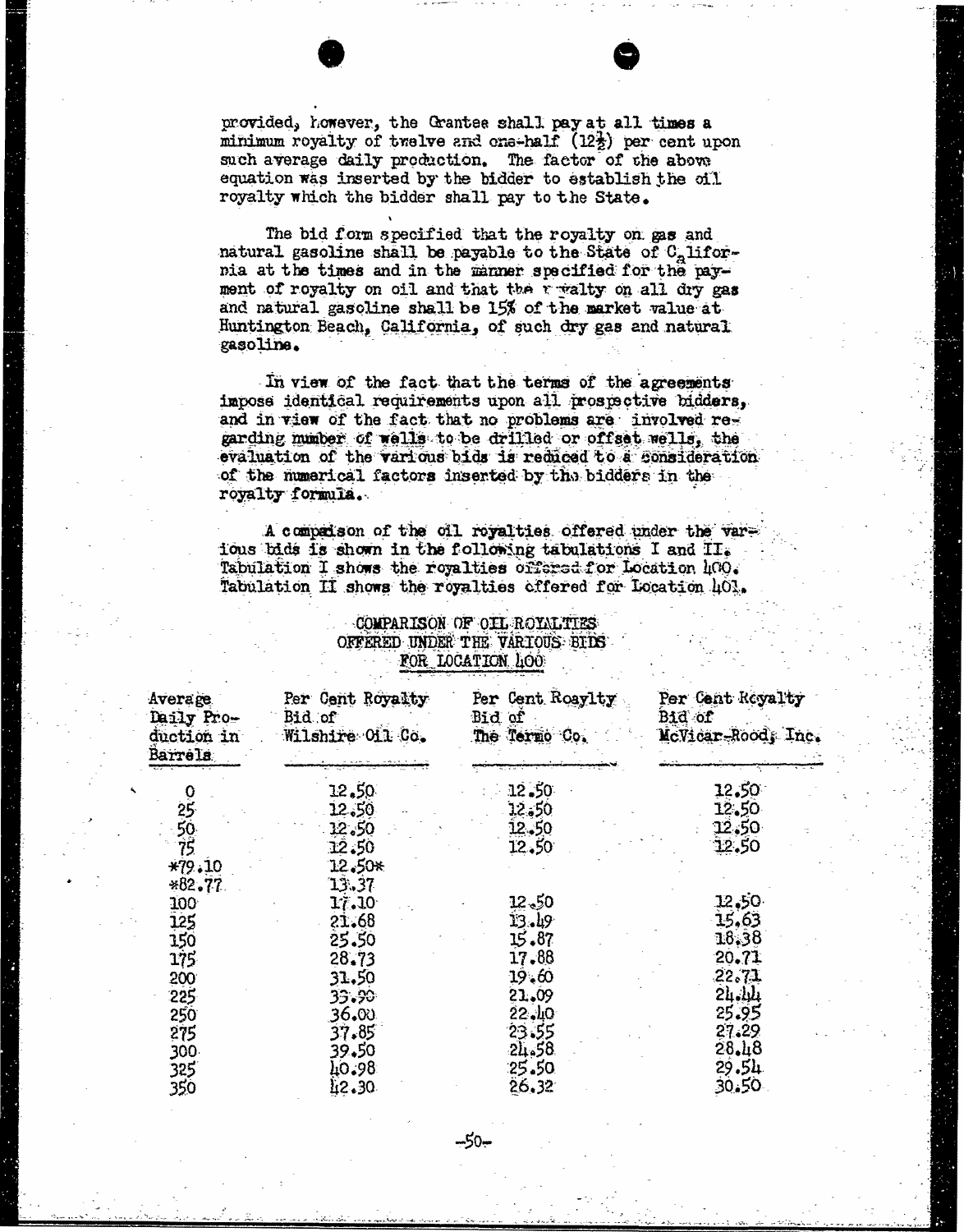| Average<br>Daily Pro-<br>duction in<br>Barrels | Per Cent Royalty<br>Bid of<br>Wilshire 011 Co. | Per Cent Royalty<br>Bid of<br>The Termo Co. | Per Cent Royalty<br>Bid of<br>HeVicar-Rood, Inc. |
|------------------------------------------------|------------------------------------------------|---------------------------------------------|--------------------------------------------------|
| 375                                            | 43.50                                          | 27.07                                       | 31.36                                            |
| 100                                            | 44.59                                          | 27.74                                       | 32.15                                            |
| 125                                            | 45.59                                          | 28.37                                       | 32.87                                            |
| 450                                            | 46.50                                          | 28.93                                       | 33.53                                            |
| 475                                            | 47.34                                          | 29.46                                       | 34.13                                            |
| 500                                            | $48 - 12$                                      | 29.9 <sub>4</sub>                           | 34.69                                            |
| 750                                            | 53.50                                          | 33.29                                       | 38.57                                            |
| 1000                                           | 56.51                                          | 35.18                                       | 40.77                                            |
| 1500                                           | 59.86                                          | 37.25                                       | 43.16                                            |
| 2000                                           | 61.61                                          | 38.35                                       | 44.44                                            |
| 2500                                           | $62 - 74$                                      | 39.01                                       | 45.24                                            |
| 3000                                           | 63.50                                          |                                             |                                                  |
|                                                |                                                | 39.51                                       | 45.78                                            |
| 4000                                           | 64.46                                          | 40.11                                       | 46.48                                            |
| 5000                                           | 65.05                                          | 10.18                                       | 46.90                                            |
| 7500                                           | 65.85                                          | 40.97                                       | 47.48                                            |

# \* Minimum royalty of  $12\frac{1}{2}\%$  app" : es.

## COMPARISON OF OIL ROYALTIES OFFERED. UNDER THE VARIOUS BIDS FOR LOCATION IOI

| Average<br>Daily Pro-<br>duction in<br>Barrels | Per Cent Royalty<br>Bid of<br>Wilshire Oil Co. | Per Cent Royalty<br>Bid of<br>The Termo Co. | Per Cent Royalty<br>Bid of<br>McVeur-Rood, Inc. |
|------------------------------------------------|------------------------------------------------|---------------------------------------------|-------------------------------------------------|
| $\ddot{\mathbf{0}}$                            | 12.50                                          | 12.50                                       | 12.50                                           |
|                                                | 12.50                                          | 12.50                                       | 12.50                                           |
|                                                | 12,50                                          | 12,50                                       | 12.50                                           |
| 255075                                         | 12.50                                          | 12,50                                       | 12.50                                           |
| 79.10                                          | $12 - 50$                                      |                                             |                                                 |
| *82.77                                         | 12.50*                                         |                                             |                                                 |
| 100                                            | 15.99                                          | 12.50                                       | 12.50                                           |
| 125                                            | 20,28                                          | 15.42                                       | 12,50                                           |
| 150                                            | 23.84                                          | 18.13                                       | 13.60                                           |
| 175                                            | 26.86                                          | 20.13                                       | 15.32                                           |
| 200                                            | 29.15                                          | 22.10                                       | 16.80                                           |
| 225,                                           | 31.70                                          | 24.11                                       | 18.08                                           |
| 250                                            | 33.66                                          | 25.60                                       | 19.20                                           |
| 275                                            | $35 - 40$                                      | 26.92                                       | 20.19                                           |
| 300                                            | 36.94                                          | 28.09                                       | 21,07                                           |
| 325                                            | 38.32                                          | 29.14                                       | 21.85                                           |
| 350                                            | 39.56                                          | 30.08                                       | 22.56                                           |
| 375                                            | 40.68                                          | 30.93                                       | 23.20                                           |
| ξΩ0                                            | 41.70                                          | 31.71                                       | 23.78                                           |
| 425                                            | 42.63                                          | 32.12                                       | 21.31                                           |

-51-

 $\bar{1}$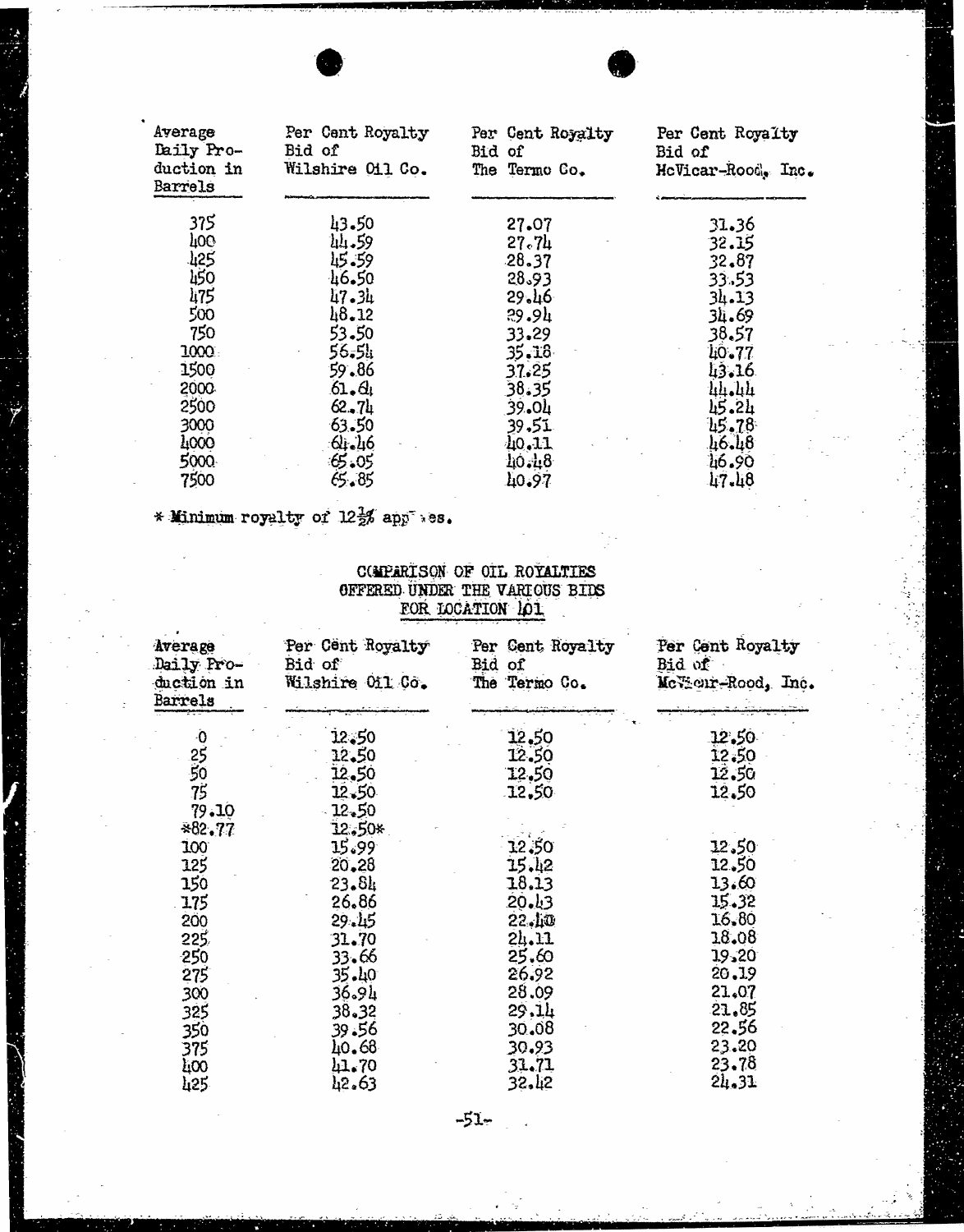| Average<br>Daily Pro-<br>duction in<br>Barrels | Par Cent Royalty<br>Bid of<br>Wilshire Oil Co. | Per Cent Royalty<br>Bid of<br>The Termo Co. | Per Cent Royalty<br>Bid of<br>McVicar-Rood, Inc. |
|------------------------------------------------|------------------------------------------------|---------------------------------------------|--------------------------------------------------|
| 450                                            | 43.48                                          | 33.07                                       | 24.80                                            |
| 475                                            | 44.27                                          | 33.67                                       | 25.25                                            |
| 500                                            | 44.99                                          | 34.22                                       | 25.66                                            |
| 750                                            | 50,03                                          | 38.04                                       | $28 - 53$                                        |
| 1000                                           | 52.87                                          | 10,21                                       | 30.16                                            |
| 1500                                           | 55.98                                          | $42 - 57$                                   | 31.93                                            |
| 2000                                           | 57.64                                          | 13.83<br>$\ddot{\phantom{a}}$               | 32.87                                            |
| 2500<br>$\hat{\textbf{z}}$                     | 58.67                                          | 44.62                                       | 33.46                                            |
| 3000                                           | $59 - 38$                                      | 15.16                                       | 33.87                                            |
| 4000                                           | 60, 28                                         | $15 - 8h$                                   | 34.38                                            |
| 5000                                           | 60.83                                          | 46.26                                       | 34.69                                            |
| 7500                                           | 61.58                                          | 46.83                                       | 35.12                                            |

## \*Minimum royalty of 122% applies.

The royalty offered on dry gas and natural gasoline was the same on all bids submitted, i.e., 15% of the market value of all dry gas produced and 15% of the market value of all the natural gasoline and other products extracted and saved from the gas produced. This is equal to the minimum royalty on dry gas and natural gasoline specified in the agreements.

The alternate bid received from MeVicar-Rood, Inc., for Location 400 did not follow the specifications set up in the oil royalty formila inserted by the State in the bid form. Instead of inserting a numerical factor in the royalty formula as required, the McVicar-Rood, inc., alternate bid on Location 400 contained a royalty factor expressed as fol-<br>lows:  $-35 + 110$  where  $\mathbb{P}_2$  equals the average daily production of the  $15 + 110$  where P. equals the average daily production of the

well. It will be seen at once that this factor would be variable and would depend upon the average daily production of the well which would vary from month to month. Consequently, it would be impossible to accurately evaluate in advance the royalty to be paid if calculated by such an indefinite formula. For that reason the alternative bid of McVicar-Rood, inc., on Location 400 should be rejected.

It is worth noting, however, that  $\mathcal{H}$  the average daily production is assumed to be 220 barrels per day the "Royalty factor" contained in the Mc-Vicar-Rood, Inc., alternative bid would be equal to 1.0. If the average daily production is more than 220 barrels per day, the factor would be less than 1.0. If the average daily production is less than 220 barrels per day, the factor would be greater than 1.0. In other words, under this royalty formula, the bidder would pay progressively lower royalties for progressively higher rates of production, and progressively higher royalties for progressively lower rates of production, until the minimum royalty of  $12\frac{1}{2}$  per cent would apply.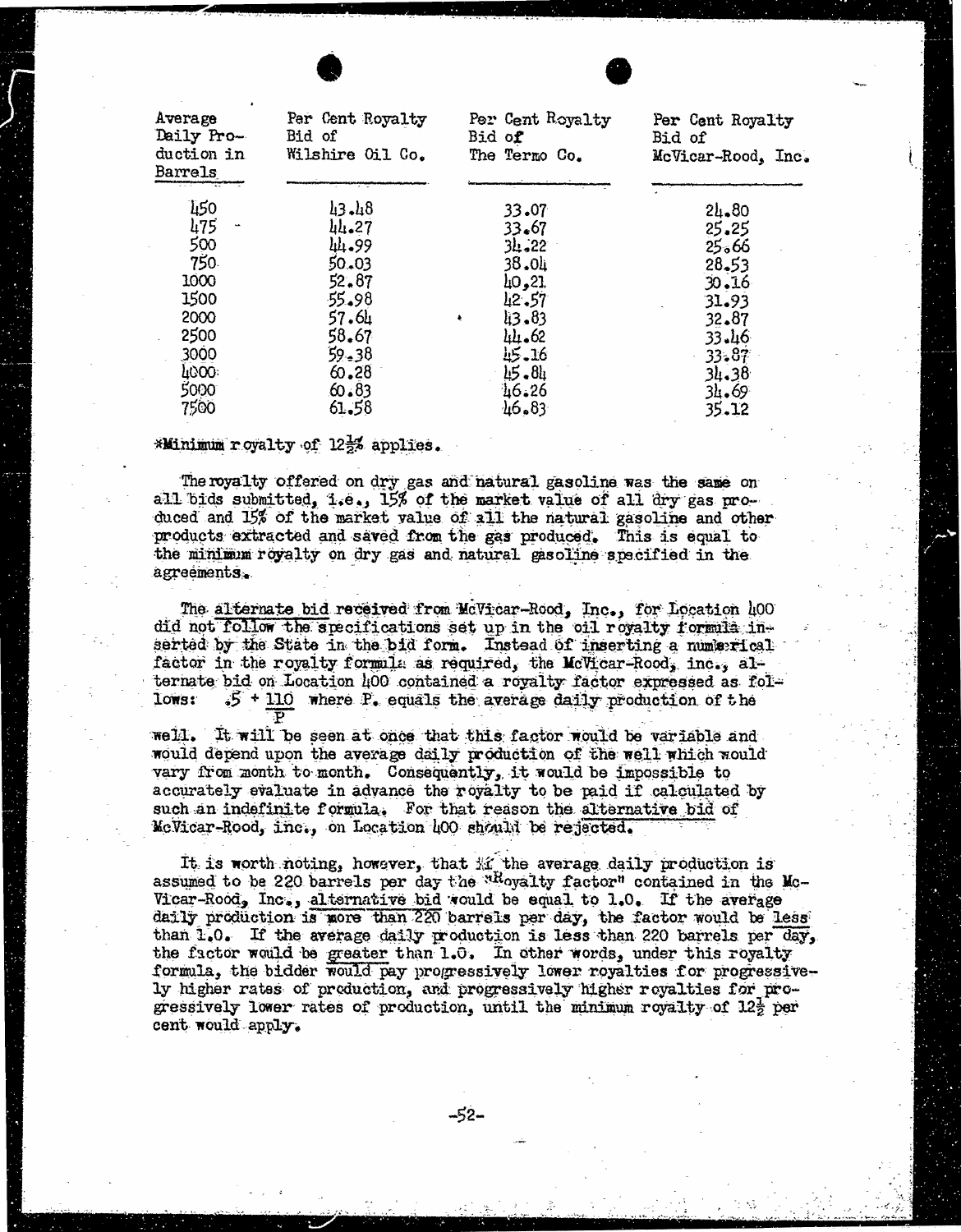A comparison of the oil royalties offered under the various bids contained in the foregoing tables clearly shows that the bids of the Wilshire Oil Company for both locations are considerably higher than any others received.

(SIGNED) E. K. SOPER E. K. Soper November 1, 1938. Consulting Geologist and Engineer.

#### Mr. Hatfield put the following resolution:

#### RECITAL:

Pursuant to notice of intention of the State Lands Commission to enter into agreement or agreements for the extraction of oil, gas and other hydrocarbons, from certain tidelands and submerged lands of the State situate in Orange County, California, identified by Locations, Nos. 400, 401, 402, 403, 104, 405, 106, 107, 108, and 409, published inaccordance with law, bids were received from Wilshire Oil Company, Inc., a corporation, The Termo Company, a corporation, and McVicar-Rood, a corporation, which bids were opened at a meeting of the State Lands Commission held October 29, 1938, in Room 301, State Building, Los Angeles. It appears that the bids of Wilshire Oil Company, Inc., a corporation, for Locationse . Nos. 100 and 101 are the highest bids received by the Commission, and it further appears that said Wilshire Oil Company, Inc.; a corporation, has the qualifications set forth in the "State Lands Act of 1938," and has met<br>all the requirements of the "State Lands Act of 1938" and said notice of this Commission, and that the bid of said corporation has received the approval of the Attorney General as to form, and it further appears that the bids of The Termo Company, a corporation, and McVicar-Rood, a corporation, are lower than the bids received from said Wilshire Oil Company, Inc.; a corporation, for the respective locations.

NOW THEREFORE BE IT RESOLVED That the bids of Wilshire Oil Company, Inc., a corporation, be accepted as submitted for said Locations. Nos. 400 and 401, and

BE. IT FURTHER RESOLVED That the bids of McVicar-Rood, a corporation, and The Termo Company, : corporation, as submitted, be, and the same are, hereby rejected, and

BE IT FURTHER RESOLVED That the Attorney of the Division of State Lands be, and he is hereby, authorized, empowered and directed to exscute upon behalf of the State Lands Commission with Wilshire Oil Company, Inc.; a corporation, those certain Agreements for Easements Nos. 400 and 401, Huntington Beach, constituting the bids of said Wilshire Oil Company, Inc., a corporation, and

BE IT FURTHER RESOLVED That the Attorney be, and he is hereby authorized, empowered and directed, to do any and all things necessary to effectuate the intents and purposes of this resolution and the "State Lands Act of 1938" in so far as applicable thereto.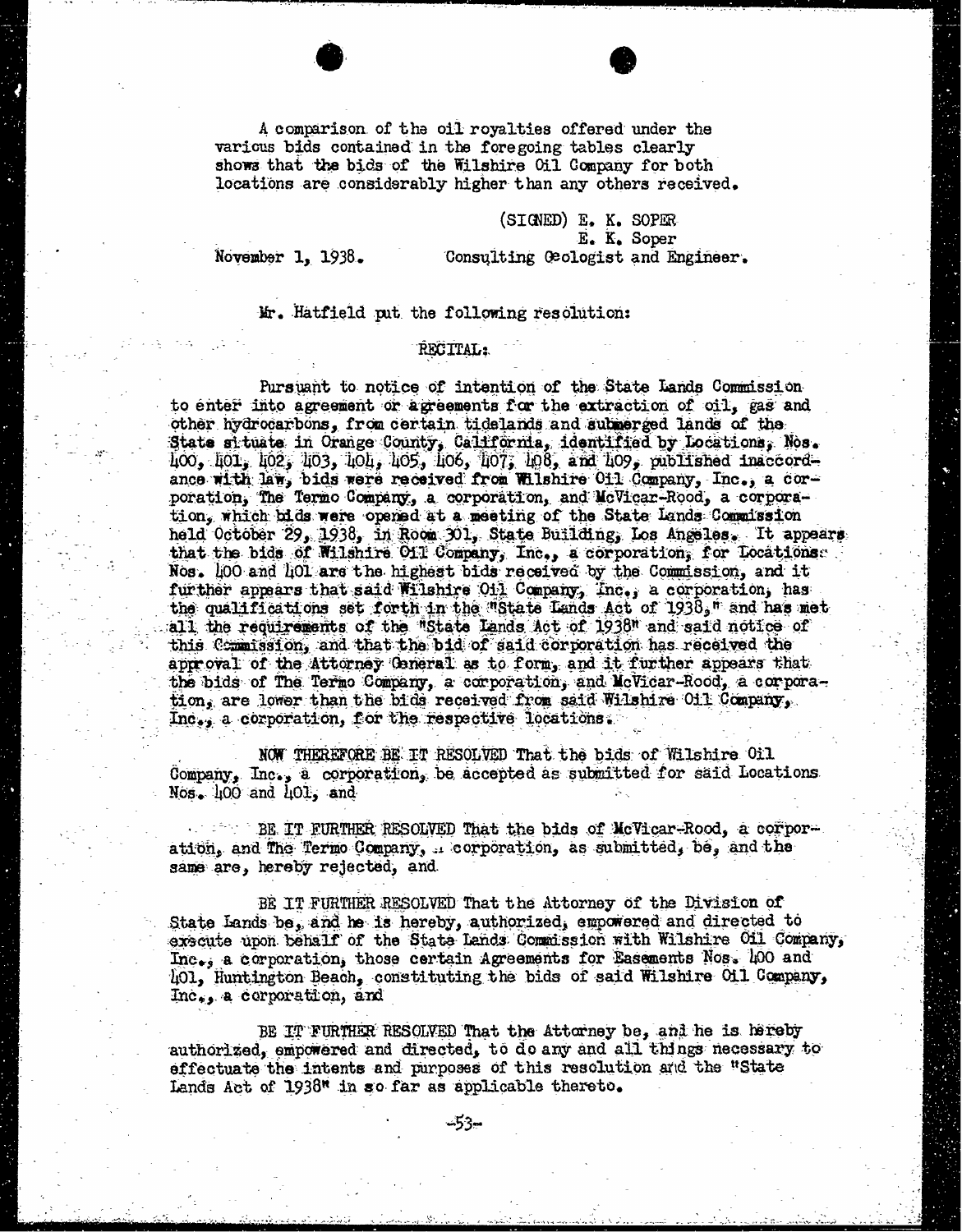The roll was called and the resolution was adopted by the following vote:

# Ayes - George J. Hatfield Harry B. Riley Arlin E. Stockburger

### Noes - None

Upon motion of Mr. Hatfield, seconded by Mr. Riley, and unanimously carried, it was ordered that application to abandon wells described in Agreements for Basements 294 and 304, Huntington Beach, be approved upon condition that the respective grantees thereof surrender easements and quitclaim to the State of California the areas covered thereby.

Mr. Hatfield put resolution as follows:

BE IT RESOLVED That the Attorney of the Division of State Lands be, and he is hereby, empowered, authorized and directed, to enter into an agreement between the State of California and the Pacific Electric Railway Company, a corporation, the Huntington Beach Company, a corporation, Pacific Electric land Company, a corporation, and Standard Oil Company of Callfornia, a corporation, to establish ordinary high water mark which shall be in accordance with that certain line commonly known as the "Leeds line", within the City of Huntington Beach, California, in connection with Agreement for Easement No. 392, Huntington Beach, Agreement for Easement No. 100, Huntington Beach, and Agreement for Easement No. 101, Huntington Beach.

The roll was called and the resolution was adopted by the following vote:

Ayes - George J. Hatfield Harry B. Riley Arlin E. Stockburger

#### Noes - None

Upon motion of Mr. Hatfield, seconded by Mr. Riley, and unanimous- ly carried, the Executive Officer was authorized, empowered and directed, to

- (a) Issue approval of the Commission to the City of Seal Beach to construct a municipal pier over tidelands and submerged lands within the exterior boundaries of said city, the application of the City of Seal Beach having been granted by County of Orange pursuant to Section 4001 of the Harbors and Navigation Code :
- (b) Prepare lease for execution by the Governor to A. Dowrelio under Chapter 69, Statutes of 1929, covering certain premises near Vallejo in Solano County, State of California, more particularly described as follows, to wit:

An area of submerged land in Carquinez Strait approximately 200 feet in length and 25 feet in width, the most westerly corner of which is S. 45<sup>°</sup> E., 525 ft. from a point on Dike No. 9, 350 ft. shoreward of the bulkhead area on which the Carquinez Strait Light House is situated,